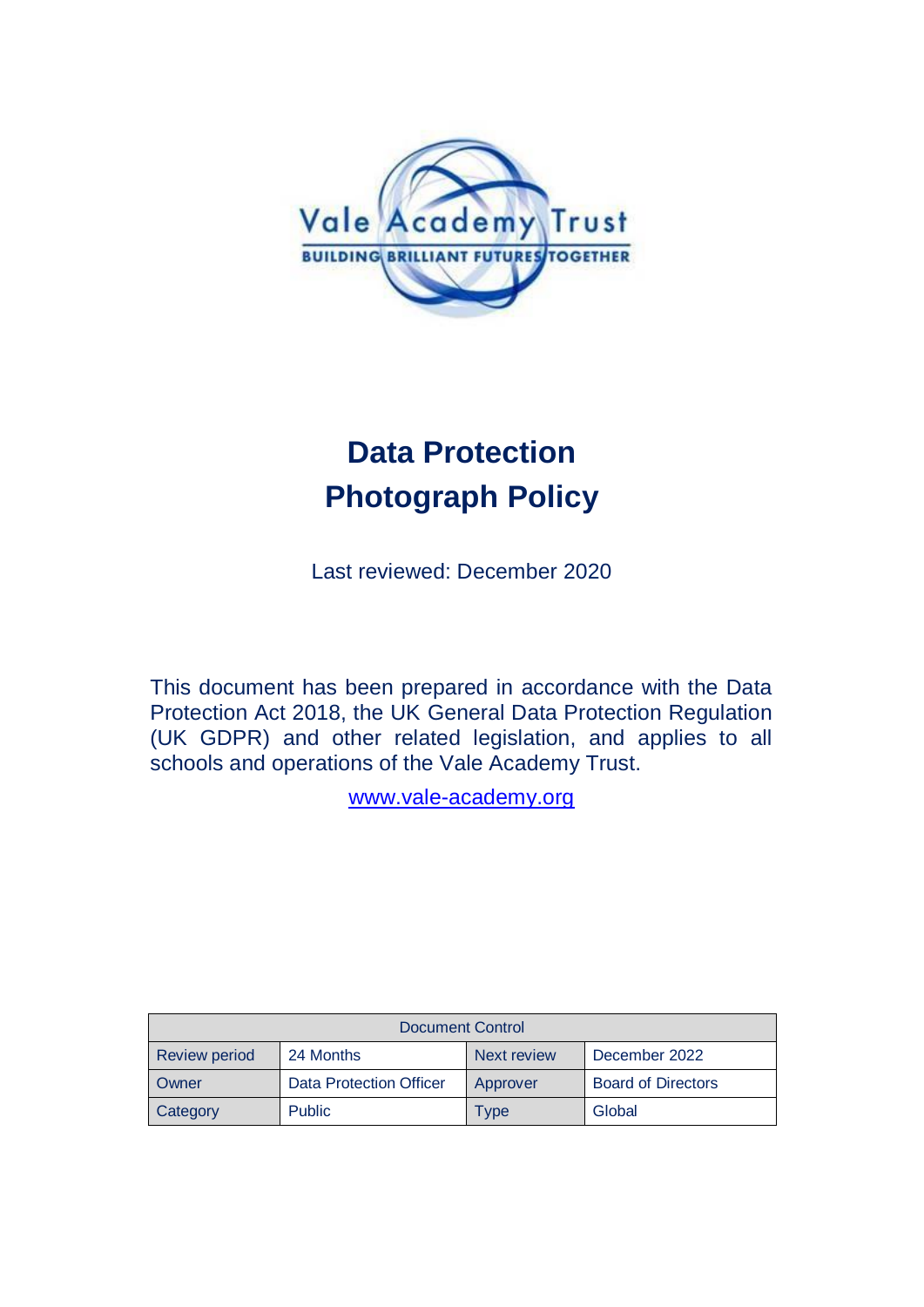# **Photograph Policy**

In this document "we" and "us" means the schools and operations of the Vale Academy Trust, and "parent" means parent, carer or other guardian, registered as such with the school.

## **1. Introduction**

We take data protection very seriously and will always seek to fully comply with data protection law when using photographs and videos of pupils. We will always try to act in the best interests of the pupils and, as far as we legally can, take pupil and parent preferences into account.

# **2. Uses of photos and videos of pupils where WE DO NOT seek. consent**

Below are the purposes for which we may use photos and videos of pupils without asking for consent. We do not believe we need consent in these circumstances because we consider the purposes to be in accordance with our statutory functions of providing pupils with an education and safeguarding them.

#### **Photos for identification and safeguarding**

We will use photos of pupils for school identity passes, pupil files and school management information systems, and for identification and safeguarding purposes on school trips and other school-arranged activities.

In order to help school staff identify pupils with medical, allergy or other special needs, we may display photos of pupils, together with information about their needs, in positions in the school where staff can see them (typically on a display board in a staffroom or canteen kitchen area). In all cases we will try to ensure that a display is located in a position where only those who need to know can see it.\*

*\*Display locations and procedures will vary depending on the physical environment and the needs of the pupil. Pupils and parents who are affected by this should contact their school if they wish to know more about how and where photos will be displayed in these circumstances.*

As a safeguarding measure we may deploy security CCTV cameras on school premises. Recordings are kept safe and only viewed when an incident requires investigation.

#### **Photos and videos in support of teaching and learning and for enrichment of the learning environment**

Photos and videos that feature pupils are often used to aid teaching and learning and to enrich the learning environment. These may be put on display on school premises (for example, photos on classroom and hallway walls, or a video on a screen in a classroom), and may also be used in school presentations\*. They will primarily be seen by the school population but may sometimes be seen by visitors to the school.

*\*We will only identify pupils by name, on or in the photo or video, when absolutely necessary.*

**If you have any concerns or questions about photos and videos used for the above purposes, please contact the headteacher in the first instance. If you are not satisfied with the response, you should contact the Vale Academy Trust's Data Protection Officer, using the contact detail under item 8 below.**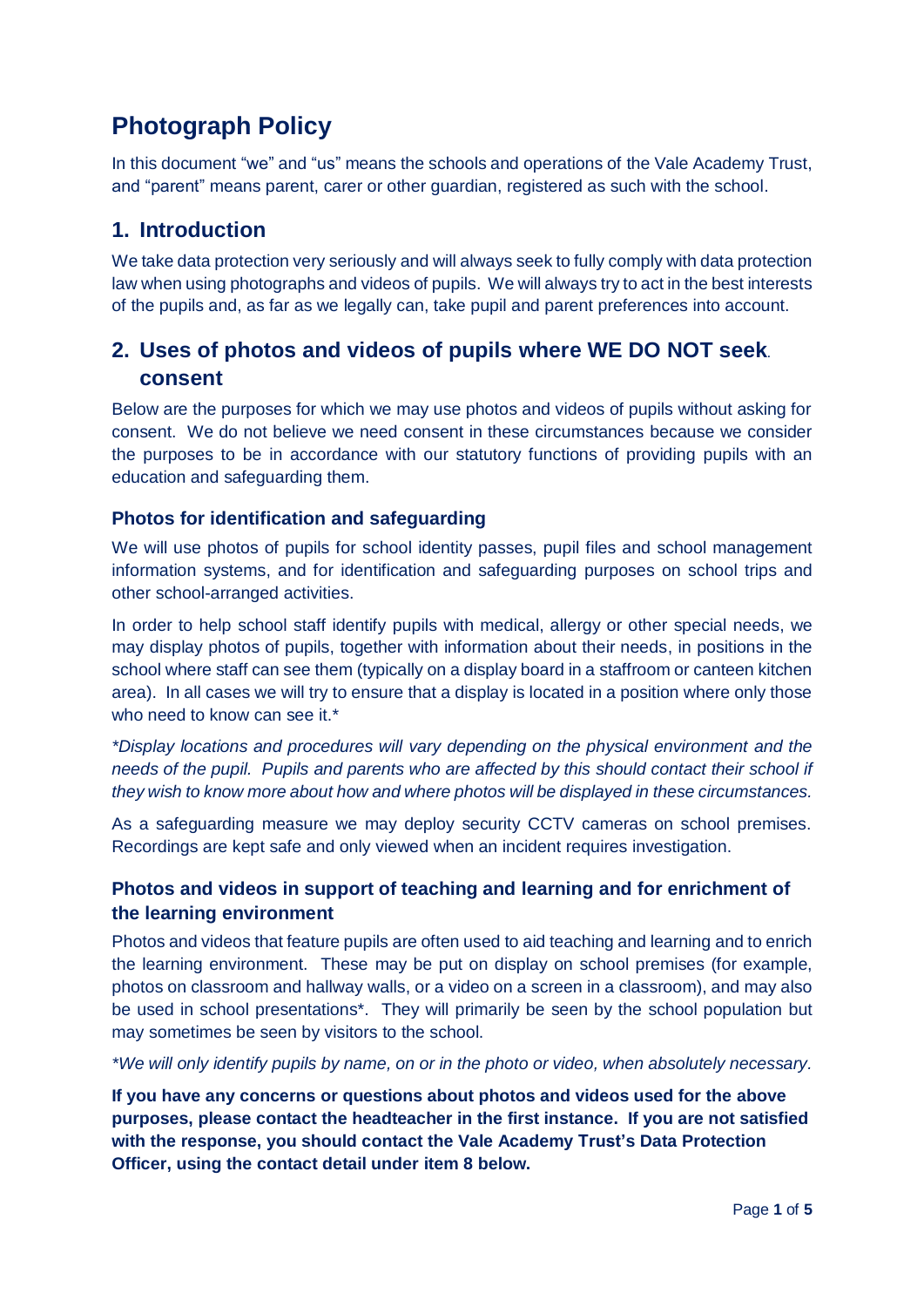# **3. Uses of photos and videos of pupils where WE DO seek consent**

We may wish to use photos of pupils in our printed school newsletters and flyers, and in printed prospectus, marketing, fundraising and other school publications. We may also wish to publish photos and videos of pupils on our website and on our social media accounts, and in our newsletters and other materials distributed by school email.

We will only identify individuals by name, in or on a photo or video, when we consider it necessary. Also, we will always exercise an appropriate level of discretion and care when making publishing decisions and ensure that the best interests of the individual are taken into account.

#### **We would like your consent for these purposes, and ask that you complete and return the Parent Consent Form, or the Pupil Consent Form, attached to this document.**

Even when prior consent is given, we will always make it clear to pupils at the time of taking a photo or video what it will be used for so that they can object if they wish.

### **4. Third-parties wishing to photograph or video pupils**

If and when a third-party (for example a newspaper, broadcaster, teacher-training provider, academic researcher) requests our permission to photograph or video pupils. We will give proper consideration to the interests of our pupils when deciding whether or not to grant permission, and if we grant permission it will be on the understanding that the third-party observes this policy, including the requirement to seek parental/pupil consent (which will normally be sought by the school on their behalf). Also, we will insist that the third-party checks with us before publishing any material.

**Explicit consent on a case by case basis will always be sought in these circumstances.**

### **5. Family photographs and videos at school events**

It shall be at our discretion whether photographs and video may be taken at our events.

Family and friends taking photographs and videos at our events for their own private viewing will not be covered by data protection legislation.

Where we decide to allow such photography and video, participants are asked not to publish anything, online or otherwise, that shows any children other than their own.

#### **6. Biometric systems**

Should we intend to use facial recognition in an automated biometric recognition system we will seek express consent from pupils/parents, as detailed in our Data Protection Biometric Data Policy. This policy can be found on the school website or a copy can be obtained from the school office.

### **7. About consent**

#### **Consent in our primary schools**

When we seek consent relating to photos or videos of a primary school pupil, the consent must be given by a parent of the pupil.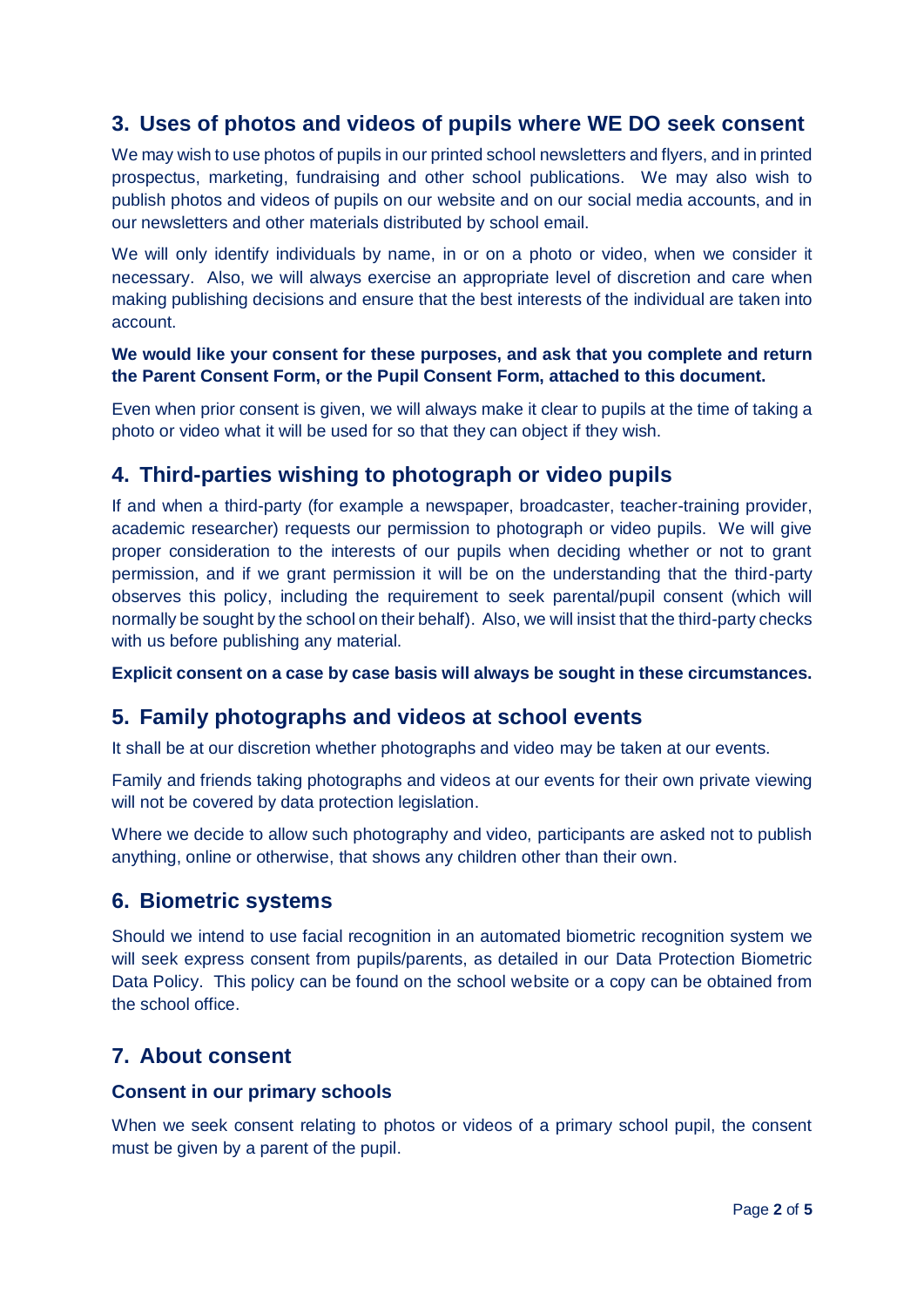#### **Consent in our secondary schools and sixth forms**

Data protection law gives rights to children over their personal data (which includes their photographic image) when they are considered to have adequate capacity to understand. It is considered that most children will reach this level of understanding at age 12. This means that for most pupils in a secondary school or sixth form the law says it will normally be up to the individual pupil to provide consent, rather than a parent. However, we know that parents like to be involved in these decisions and we will always try to take into account any parental preferences expressed. We will not ordinarily use photographs or videos of pupils against the known wishes of parents.

Where we consider that a pupil aged 12 or over does not have the capacity to make a consent decision, we will act in what we consider to be the best interests of the pupil and in doing so will take account of any known parental preference.

In cases where the parents of a pupil cannot agree but the pupil is consenting, we will make a decision based on the best interests of the pupil after careful consideration of the circumstances.

### **8. Contact**

If you have any concerns or questions about this policy please contact the headteacher in the first instance. If you are not satisfied with the response, you should contact the Vale Academy Trust's Data Protection Officer, by email at [InformationTeam@vale-academy.org](mailto:InformationTeam@vale-academy.org) or by telephone on **01235 754070**.

Or you can send a letter to:

**Data Protection Officer Vale Academy Trust The Studio, St Mary's Convent Denchworth Road Wantage OX12 9AU**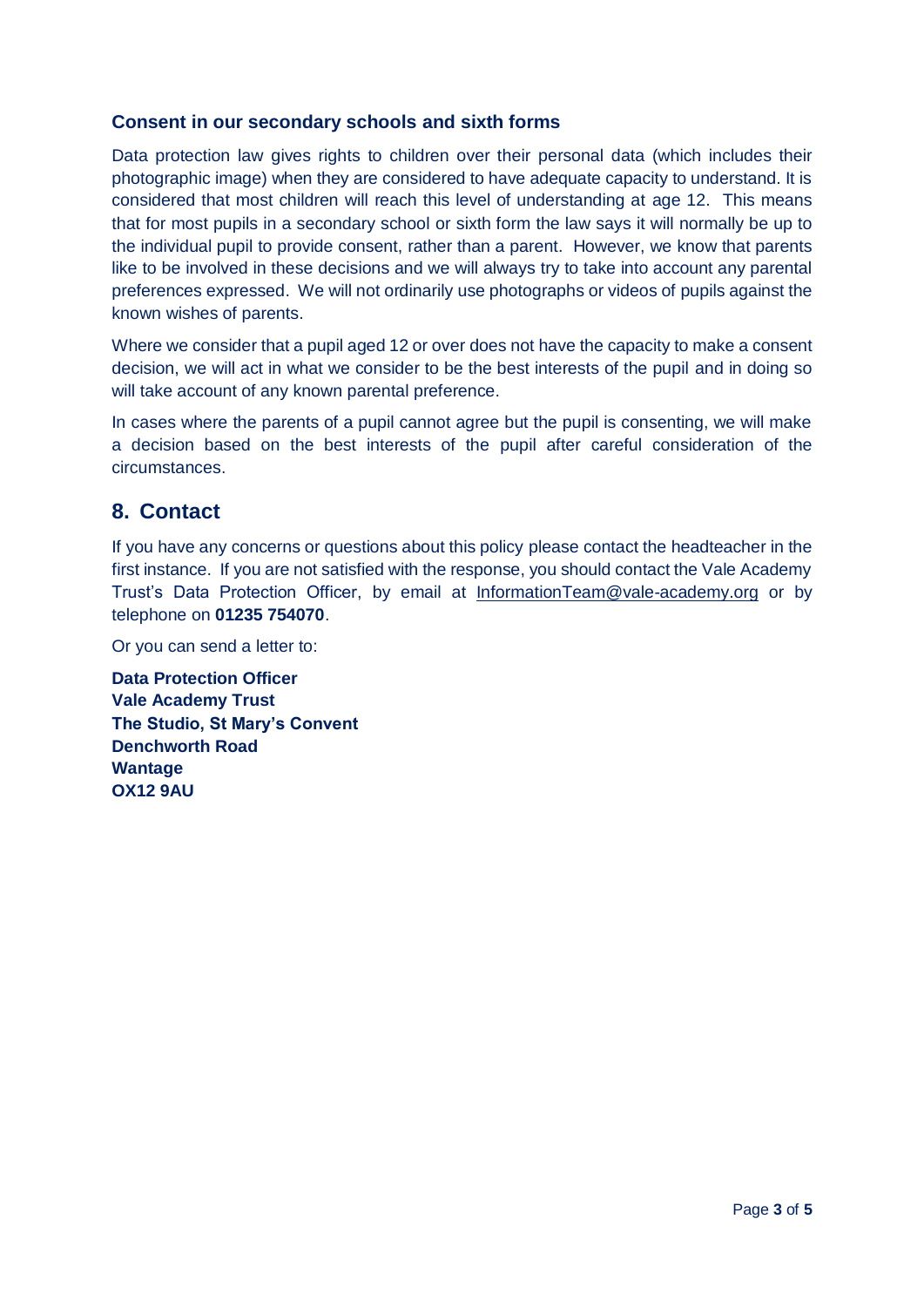# **PARENT CONSENT FORM**

# **For the school's use of photos and videos in print and online publishing.**

I understand the following:

- that the school may wish to use photos of my child/children in its printed school newsletters and flyers, prospectus, marketing and fundraising publications
- that the school may wish to publish photos and videos featuring my child/children on its website and social media accounts, and in newsletters and other materials distributed by school email
- that the school will only identify my child/children by name, in or on a photo or video, when it considers it necessary
- that the school will always exercise an appropriate level of discretion and care before publishing any photo or video featuring my child/children to ensure that their best interests are taken into account
- that I can change my mind at any time and withdraw my consent by writing to the headteacher

#### **Parent Consent**

**I am happy that photos and videos featuring my child/children may be used for the purposes outlined above.**

**I understand that where children are age 12 and over, the school will try to take parental preferences into account but that the school must comply with the Data Protection Act 2018 and the UK GDPR which gives every child rights over their own personal data (including images) once they have the capacity to understand.**

| Please complete fields below and return to the school office |  |  |
|--------------------------------------------------------------|--|--|
| Name of school:                                              |  |  |
| Your child's/children's name(s) &<br>class(es):              |  |  |
| Your relationship to child/children:                         |  |  |
| Your signature:                                              |  |  |
| <b>YOUR NAME (CAPS):</b>                                     |  |  |
| Date:                                                        |  |  |